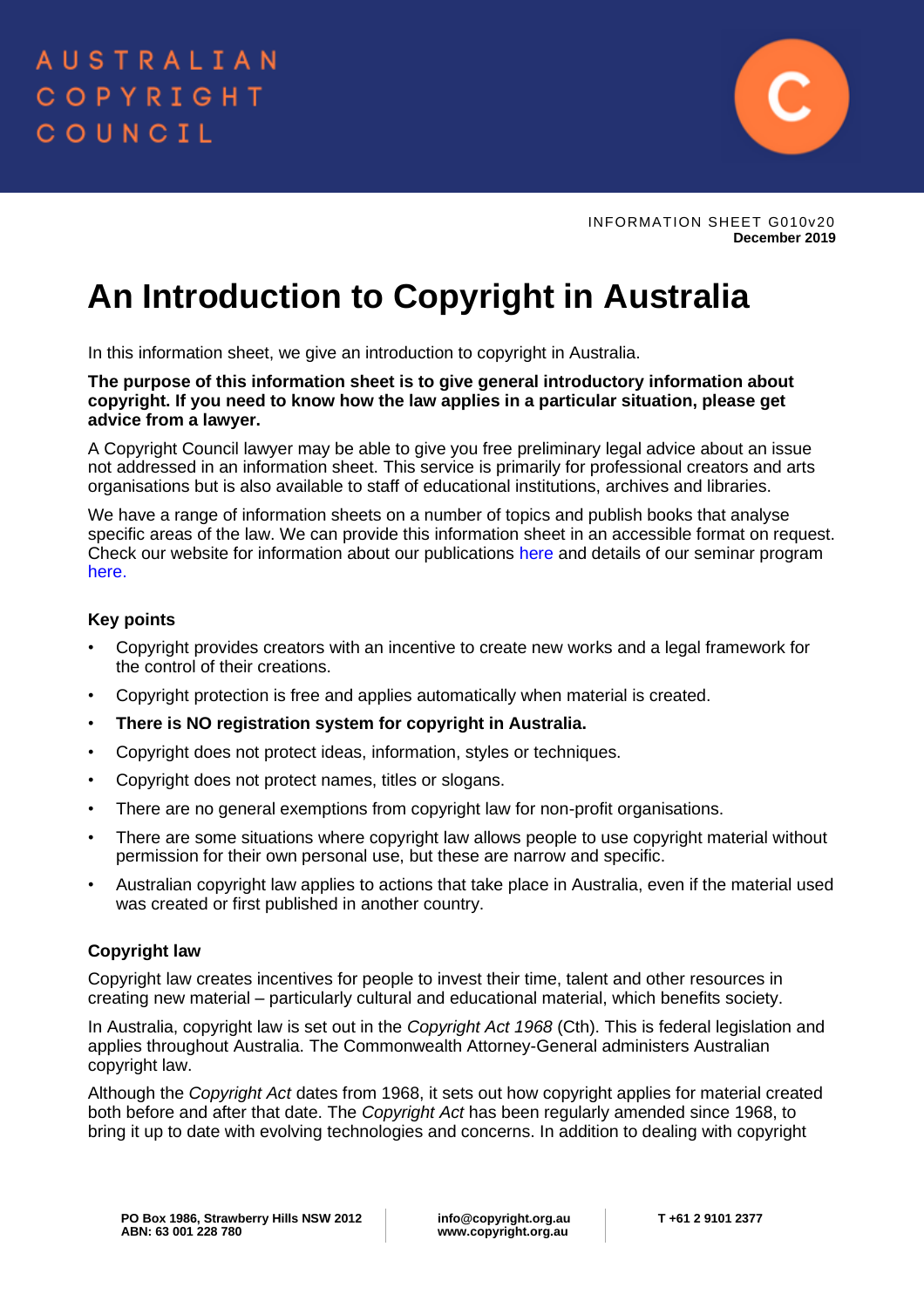rights, the *Copyright Act* also deals with performers' rights and the "moral rights" of individual creators.

In many cases, Australian courts have had to decide how the *Copyright Act* is to be interpreted and applied. Therefore, if you want to know how copyright law will apply to a particular situation you are facing, you will generally need to be aware not only of what is in the *Copyright Act* but also of how courts have approached the issues and interpreted the Act.

## **What does copyright protect?**

Copyright protects:

- *textual material* ("literary works") such as journal articles, novels, screenplays, poems, song lyrics and reports;
- *computer programs* (a sub-category of "literary works");
- *compilations* (another sub-category of "literary works") such as anthologies the selection and arrangement of material may be protected separately from the individual items contained in the compilation;
- *artistic works* such as paintings, drawings, cartoons, sculpture, craft work, architectural plans, buildings, photographs, maps and plans;
- *dramatic works* such as choreography, screenplays, plays and mime pieces;
- *musical works:* that is, the music itself, separately from any lyrics or recording;
- *cinematograph films:* the visual images and sounds in a film, video or DVD are protected separately from any copyright in works recorded on the film or video, such as scripts and music;
- *sound recordings:* the particular recording itself is protected by copyright, in addition to, for example, the music or story that is recorded;
- *broadcasts:* TV and radio broadcasters have a copyright in their broadcasts, which is separate from the copyright in the films, music and other material which they broadcast; and
- *published editions:* publishers have copyright in their typographical arrangements, which is separate from the copyright in works reproduced in the edition (such as poems or illustrations or music).

Something that is a literary, dramatic, musical or artistic work for copyright purposes will be protected if it is original. In copyright terms, it's not hard for something to be original: it means that the work isn't a mere copy, a requisite level of skill and effort has been exercised in its creation, and it has been created by a human author.

It is important to note that a physical item can contain a number of different and separate copyrights*.* For example, a CD of 12 song tracks will have 12 sound recordings, 12 musical works, and 12 sets of song lyrics, each of which will be protected by its own copyright, meaning the CD holds 36 individual copyrights, plus the album artwork as a likely 37<sup>th</sup>. Similarly, a DVD or video will usually contain not just moving images and sounds on the soundtrack, but also a screenplay and music, each of which may be separately protected.

## **What is** *not* **protected by copyright?**

### **Ideas, concepts, styles, techniques and information**

Copyright does not protect ideas, concepts, styles, techniques or information.

For example, if you write an outline of your idea for a TV show, the written text will be protected by copyright as a literary work and, generally, someone wanting to reproduce the text would need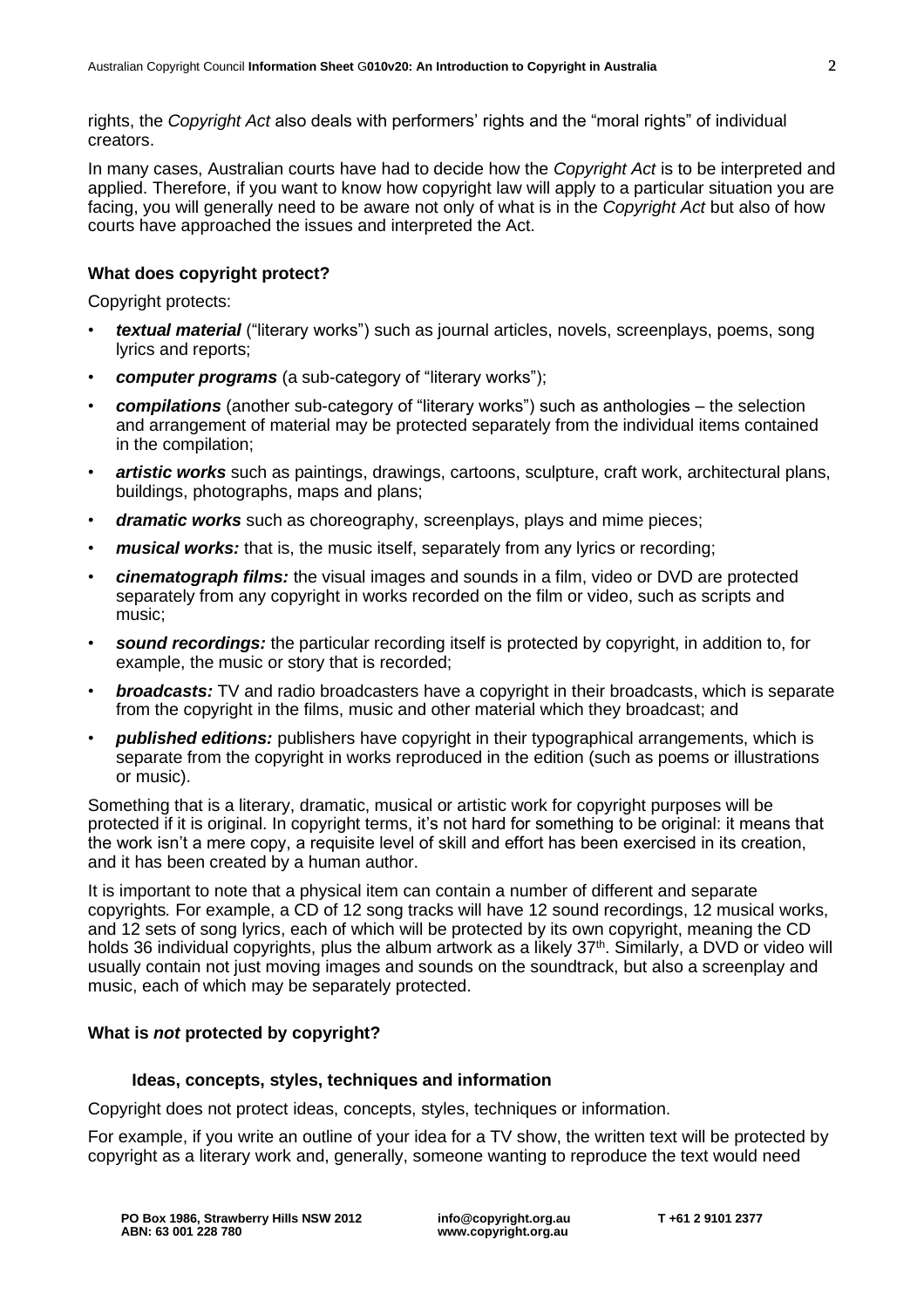your permission. However, someone else could write their own script, using your ideas, without necessarily infringing your copyright. Copyright would only be an issue if someone copied or paraphrased an important or distinctive part of your written work (see "Infringement", below).

In some cases, however, people using your ideas. information or styles could be in breach of other laws (see Other areas of law, below).

#### **Names, titles and slogans**

Some things are too small or unoriginal to be protected by copyright. For example, single words (even invented words), names, titles, slogans and headlines are unlikely to be protected by copyright.

In some cases, however, someone using a name, title or slogan which is already being used by someone else may run into problems with other areas of law, such as trade marks. For further information, see our information sheet [Names, Titles and Slogans.](http://www.copyright.org.au/acc_prod/ACC/Information_Sheets/Names__Titles___Slogans.aspx?WebsiteKey=8a471e74-3f78-4994-9023-316f0ecef4ef)

## **People**

People and people's images (images of their face or body) are not protected by copyright. Sometimes, however, other areas of law, such as defamation and the Competition and Consumer Act, can affect the circumstances in which a person's image can be used.

## **Copyright protection is automatic**

Copyright protection is free and automatic from the time a work is first written down or recorded in some way. You do not apply for copyright in Australia, and there is no system of registration here. Nor are there any forms to fill in or fees to be paid.

You do not need to publish your work, put a copyright notice on it, or do anything else before your work is covered by copyright. For example, as soon as a poem is written, or a song is recorded, it is protected.

# **Who owns copyright?**

The *Copyright Act* sets out rules about copyright ownership. However, people involved in creating or investing in copyright material can reach agreements about who will own copyright.

Whether or not the rules in the *Copyright Act* will be followed, if there will be more than one person involved in the creation of material or where material is commissioned, it's a good idea to have a written agreement about who will own copyright.

The general rule under the *Copyright Act* is that the first owner of copyright is the creator of the work, or the person responsible for making the sound recording, film, broadcast or published edition. There are, however, important exceptions to this general rule set out in the *Copyright Act*:

- *Employees.* Where a work is made by an employee (rather than a freelancer) as part of that employee's job, the employer usually owns copyright. For people employed as staff who are creating material for newspapers, magazines and other periodicals, the employer will own most of the copyright, but the employee will usually own copyright for some purposes (photocopying and publication in books). Further information for journalists may be found in our information sheet [Journalists & Copyright.](http://www.copyright.org.au/acc_prod/ACC/Information_Sheets/Journalists___Copyright.aspx?WebsiteKey=8a471e74-3f78-4994-9023-316f0ecef4ef)
- *Freelance photographers, engravers and people doing portraits.* At default, freelance creators usually own copyright in what they create. Someone who pays for work to be created will generally not own copyright but will be able to use it for the purposes for which it was commissioned. However, where a person commissions a freelance photographer to create material for a private or domestic purpose (e.g. wedding photographs, family portraits) that person will own the copyright in the commissioned material, not the photographer.

**info@copyright.org.au www.copyright.org.au**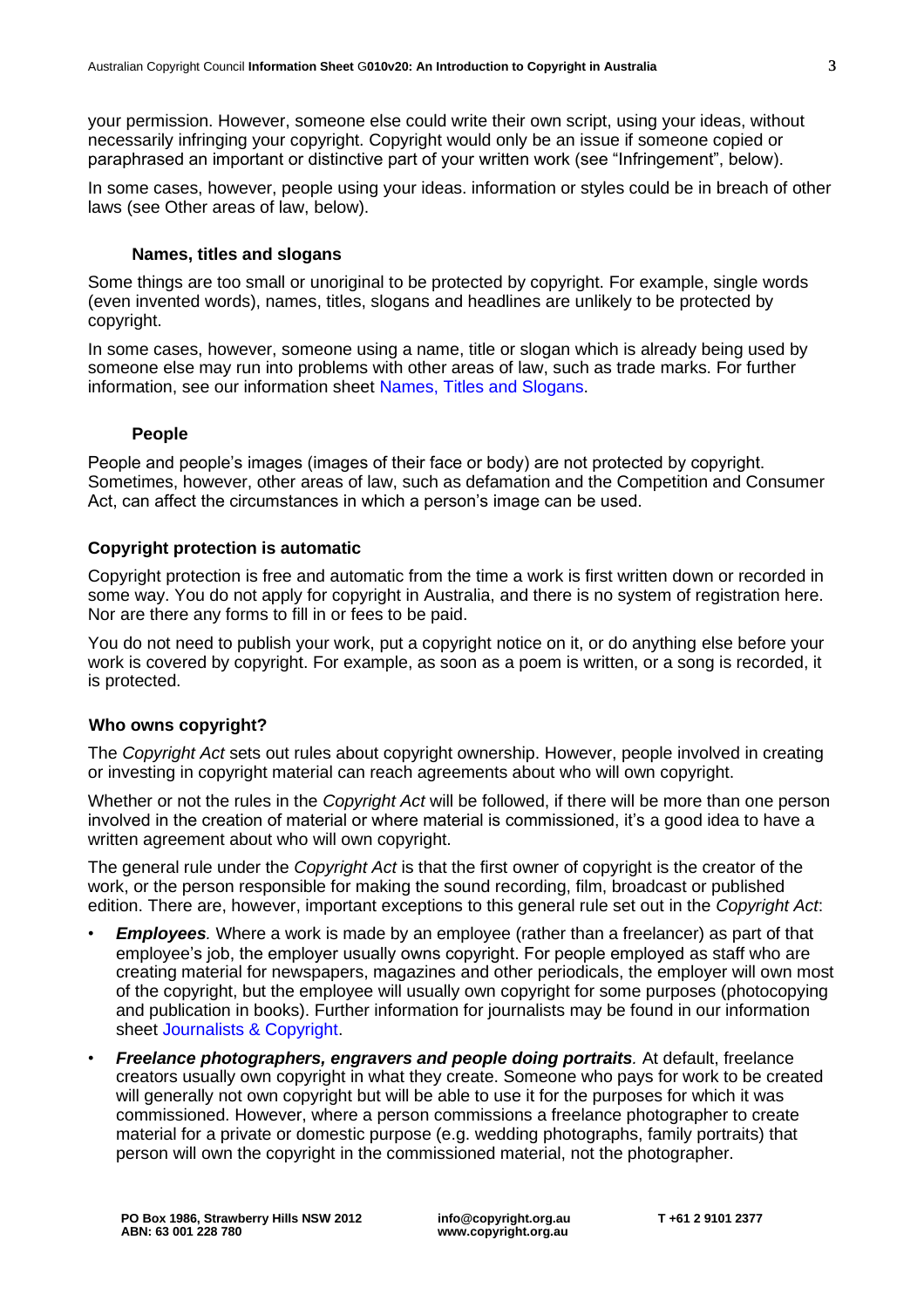- *Films and sound recordings.* The first owner of copyright in a film is usually the producer or the person who paid for it to be made. The first owner of copyright in a sound recording is usually the person who paid for the recording to be made. However, in some cases, performers recorded on sound recordings own a share of the copyright in those sound recordings.
- A *State, Territory or Federal Government* will usually own copyright in material created, or first published by it or under its direction or control.

Any of the rules in the *Copyright Act* about who will own copyright can be altered by agreement.

For more detailed information about the rules in the *Copyright Act*, including information about how the ownership rules have changed over time, see our information sheet [Ownership of Copyright.](http://www.copyright.org.au/acc_prod/ACC/Information_Sheets/Ownership_of_Copyright.aspx?WebsiteKey=8a471e74-3f78-4994-9023-316f0ecef4ef)

# **The "copyright notice" and "©"**

The copyright notice consists of the symbol ©, followed by the name of the copyright owner and the year of first publication: for example, "© Australian Copyright Council 2020". For sound recordings, the letter "P" (for phonogram) in a circle or in brackets is used instead of the "C" in a circle.

A copyright notice is not mandatory to get copyright in Australia, or most other countries. However, putting a copyright notice on something is very helpful to remind people that the work is protected by copyright. It also lets people know who is claiming copyright and is the presumed copyright owner. Copyright owners can put the notice on their work themselves; there is no formal procedure.

Generally, while there is no legal problem under Australian law in using a pseudonym or "nom de plume", in a copyright notice you should use your real name. Given that there is no legal requirement for your name to appear on a work for it to be protected, the use of a pen name or pseudonym will not generally affect the copyright protection for your work. However, a work first published under a pseudonym may only be protected for 70 years from the year of publication, rather than 70 years from the year of your death, if your identity later cannot be ascertained by people wanting to use your work.

If a company owns copyright, the copyright notice should include the name of the company. However, if someone trades under a business name, the correct name to put in the copyright notice is not the business name but the names of the relevant individual or individuals. The reason for this is that copyright is a form of property, and a business name is not a legal entity, and therefore cannot own property; only individuals and incorporated bodies such as companies can own property (including copyright). You could, however, use a formulation such as "© Bob Jobs t/as Jobs4U 2020", where the "t/as" indicates that at that time Mr Jones was "trading as" that particular business name.

If you are regularly updating a work (such as material on a website or a computer program), you can include all the years from first publication to the present: for example, "© Georgia Blair 2019- 2020".

Sometimes you will see the words "All rights reserved" as well as, or instead of, the copyright notice. This is not necessary under Australian law, nor in most other countries. However, if the first publication of your work will be in a country outside Australia, you should seek advice from a solicitor with the relevant expertise.

#### **How do I prove I'm the copyright owner if there's no registration system?**

If there's a dispute about who created something protected by copyright, it may need to be resolved by a court. There is a presumption that a person named in a copyright notice is the copyright owner. However, a court would look at all the relevant evidence such as oral evidence from the creator and from people who saw the material being created or who saw early copies. Other evidence may include drafts of the work. Such cases are, however, extremely rare.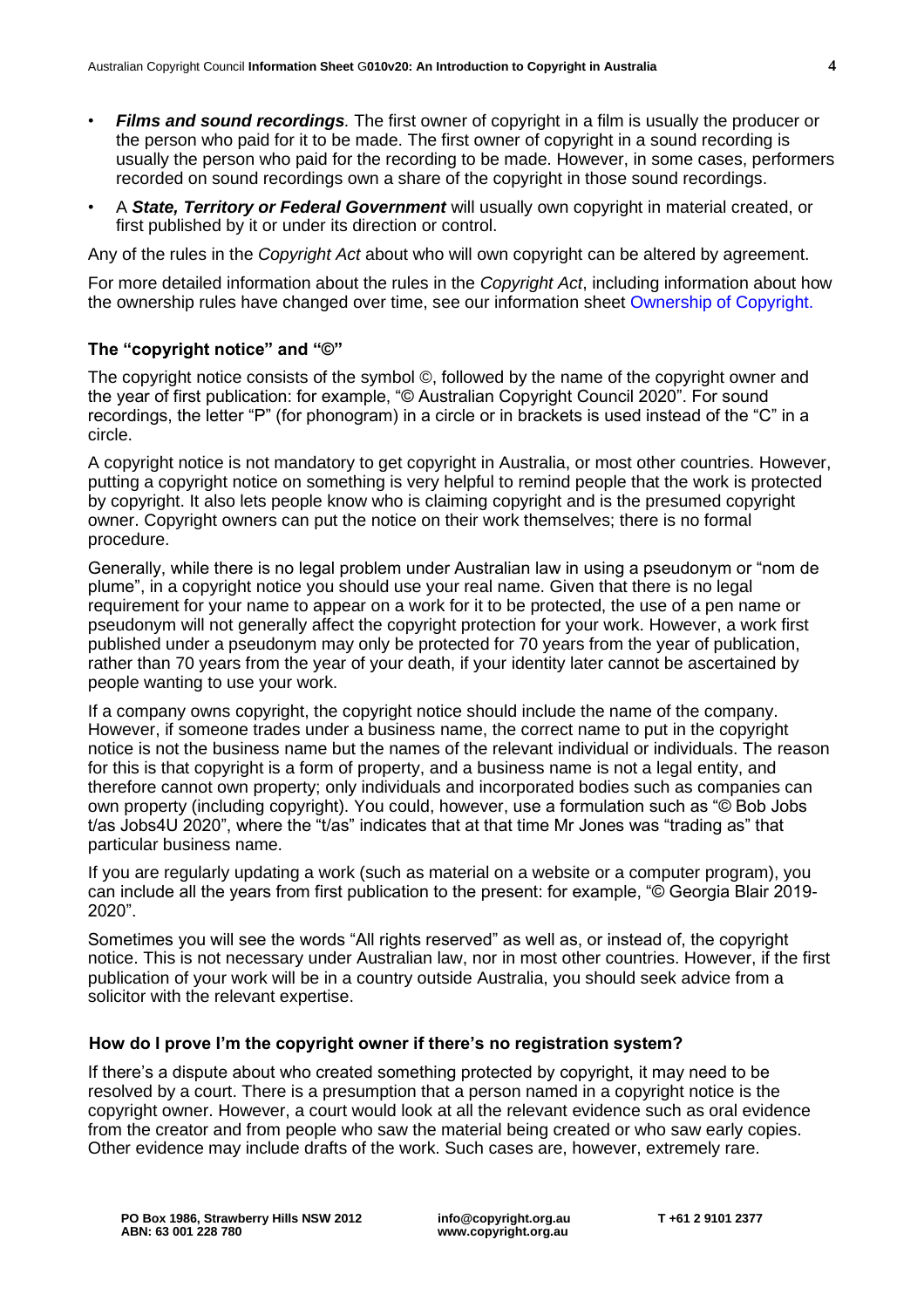For further information on this issue, see our information sheet [Protecting Your Copyright.](http://www.copyright.org.au/acc_prod/ACC/Information_Sheets/Protecting_Your_Copyright.aspx?WebsiteKey=8a471e74-3f78-4994-9023-316f0ecef4ef)

# **The copyright owner's exclusive rights**

Owners of copyright have a number of exclusive rights over their material. Anyone who wants to use someone else's material in any of these ways generally needs permission.

Different rights apply to different types of material.

### **Literary, dramatic, artistic and musical works**

Owners of copyright in "works" have the exclusive right to:

- reproduce the work (including by photocopying, copying by hand, filming, recording and scanning);
- make the work public for the first time; and
- communicate the work to the public (for example, via fax, email, broadcasting, cable or the internet).

Owners of copyright in literary, dramatic and musical works have two additional exclusive rights:

- to perform the work in public (this includes performing a work live, or playing a recording or showing a film containing the work, in a non-domestic situation); and
- to make an adaptation (for example, a translation or dramatised version of a literary work, a translation or "non-dramatic" version of a dramatic work, or an arrangement or transcription of a musical work).

## **Films, sound recordings, broadcasts and published editions**

Owners of copyright in films, sound recordings, broadcasts and published editions have the exclusive right to copy their material. In addition, there are rights relating to:

- showing films and playing recordings in public;
- transmitting films and sound recordings to the public using any form of technology (via email, broadcasting, cable or the internet, for example); and
- rebroadcasting television and sound broadcasts.

# **Rental rights**

Owners of copyright in **computer programs**, **sound recordings** and **works on sound recordings** (such as music) have the exclusive right to rent out articles such as compact discs and CD-ROMs. See our information sheets [Renting Items Protected By Copyright](http://www.copyright.org.au/acc_prod/ACC/Information_Sheets/Renting_Items_Protected_by_Copyright.aspx?WebsiteKey=8a471e74-3f78-4994-9023-316f0ecef4ef) and [Lending Items](http://www.copyright.org.au/acc_prod/ACC/Information_Sheets/Lending_items_protected_by_copyright.aspx?WebsiteKey=8a471e74-3f78-4994-9023-316f0ecef4ef)  [Protected By Copyright](http://www.copyright.org.au/acc_prod/ACC/Information_Sheets/Lending_items_protected_by_copyright.aspx?WebsiteKey=8a471e74-3f78-4994-9023-316f0ecef4ef) for further information.

#### **Control over importation**

In some cases, copyright owners can also control who imports copies of their material into Australia. This can be the case even if the material was legitimately made overseas.

See our information sheet [Importing Copyright Items](http://www.copyright.org.au/acc_prod/ACC/Information_Sheets/Importing_Copyright_Items.aspx?WebsiteKey=8a471e74-3f78-4994-9023-316f0ecef4ef) for more information.

# **Assigning and licensing rights**

Copyright owners can assign (generally, sell) or license their rights. Assigning rights means someone else becomes the copyright owner; licensing means another person can use the copyright material.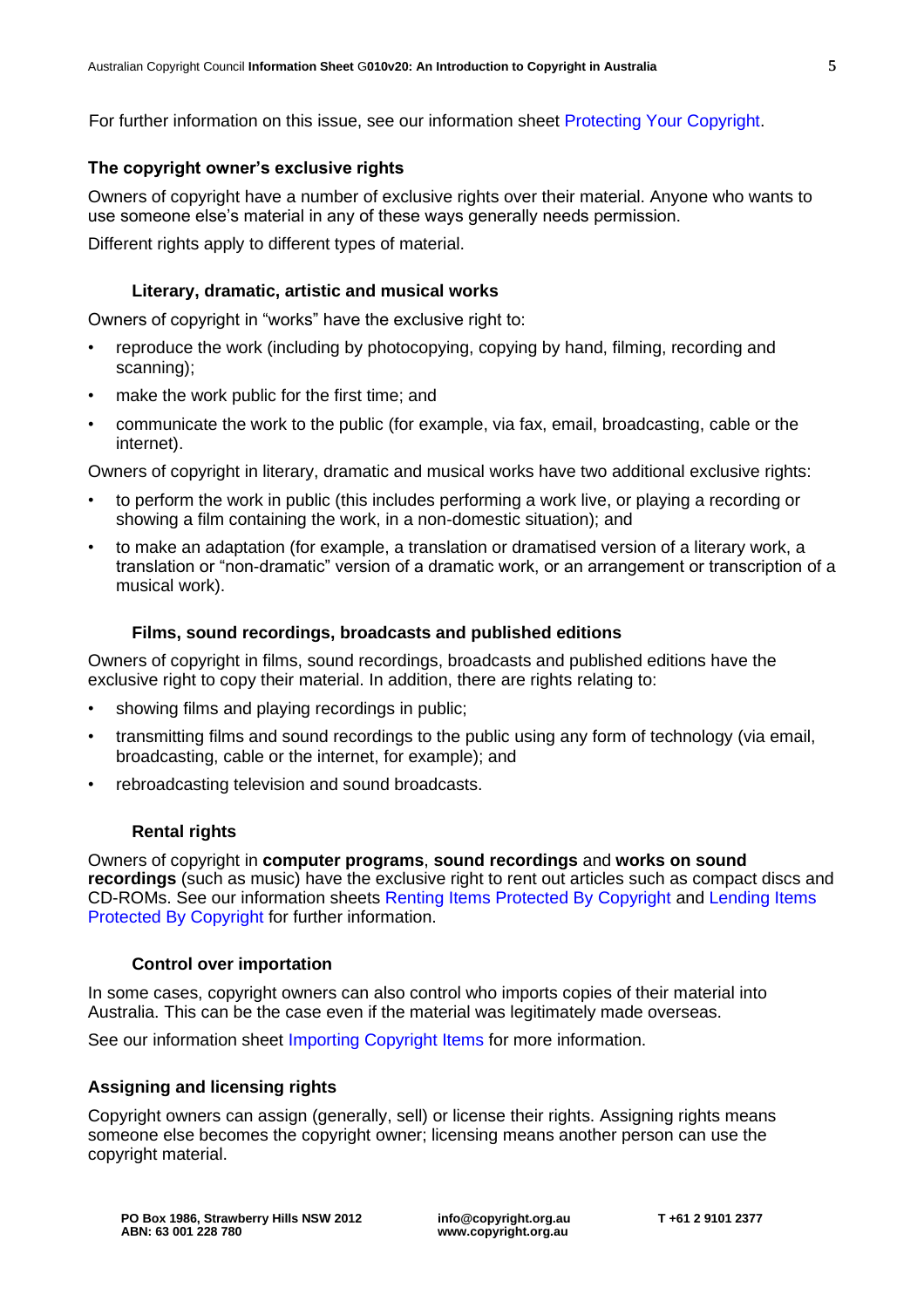Assignments and licences can apply to all the rights in the material, or to just one or some of the rights. For example, a writer can assign or license just the right to reproduce his or her story in a book but keep all other rights. In addition, a copyright owner may restrict an assignment or licence in various ways: to particular countries; or to a particular period of time; or to a set number of copies; or to a particular format (for example, hard-copy only, or in brochures but not in posters), for example.

A copyright owner may also set certain conditions, such as payment, as part of their agreement to assign or license rights.

While assignments and exclusive licences **must** be in writing and signed by or on behalf of the copyright owner to be fully effective, it is good business practice to put **all** agreements relating to copyright into writing. This need not be a formal document; in many cases an email will be sufficient.

For further information, see our information sheet [Assigning and Licensing Rights.](http://www.copyright.org.au/acc_prod/ACC/Information_Sheets/Assigning___Licensing_rights.aspx?WebsiteKey=8a471e74-3f78-4994-9023-316f0ecef4ef)

# **How long does copyright last?**

Until 1 January 2005, copyright generally lasted for the life of the relevant creator plus 50 years. There were various exceptions to this rule, including:

- where a work was not published, performed or broadcast during a creator's lifetime; and
- where something was published anonymously or under a pseudonym, and the identity of the creator couldn't reasonably be ascertained.

(In each of these cases, copyright lasted for 50 years from the end of the year the work was, with permission, first published, performed or broadcast.)

Under the Free Trade Agreement with the United States, Australia agreed to extend the general duration of copyright. **As a result, the rules now are that copyright generally lasts for the life of the creator plus 70 years and where duration depends on year of publication, it lasts until 70 years after it is first published.**

The Free Trade Agreement did not, however, include any obligation to revive copyright if copyright had already expired. This means that if, under the old rules, copyright had already expired by 1 January 2005, it stays expired and the material can be used freely under Australian law.

Note, however, that the duration of copyright varies from country to country. Where, for example, material is to be reproduced or sold overseas, or where performances are to take place in another country, advice may be needed to determine whether relevant copyright material is still protected in that country, and therefore whether any permissions may be needed in relation to the use of the material in that country.

For further information, see our information sheet [Duration of Copyright.](http://www.copyright.org.au/acc_prod/ACC/Information_Sheets/Duration_of_Copyright.aspx?WebsiteKey=8a471e74-3f78-4994-9023-316f0ecef4ef)

#### **Infringement of copyright**

#### **Using copyright material in one of the ways exclusively reserved to the copyright owner without permission**

Unless a special exception applies, people who use copyright material in any of the ways exclusively controlled by the copyright owner without permission infringes copyright.

Using **part** of a work without permission may also infringe copyright if that part is an important part – the part doesn't need to be a large part. In this context, the issue is not whether you have changed or added something to the copyright material, but whether the part you have used is an **important**, **essential** or **distinctive** part of the original material.

For more detailed information, see our information sheet [Quotes and Extracts](http://www.copyright.org.au/acc_prod/ACC/Information_Sheets/Quotes___Extracts.aspx?WebsiteKey=8a471e74-3f78-4994-9023-316f0ecef4ef)*.*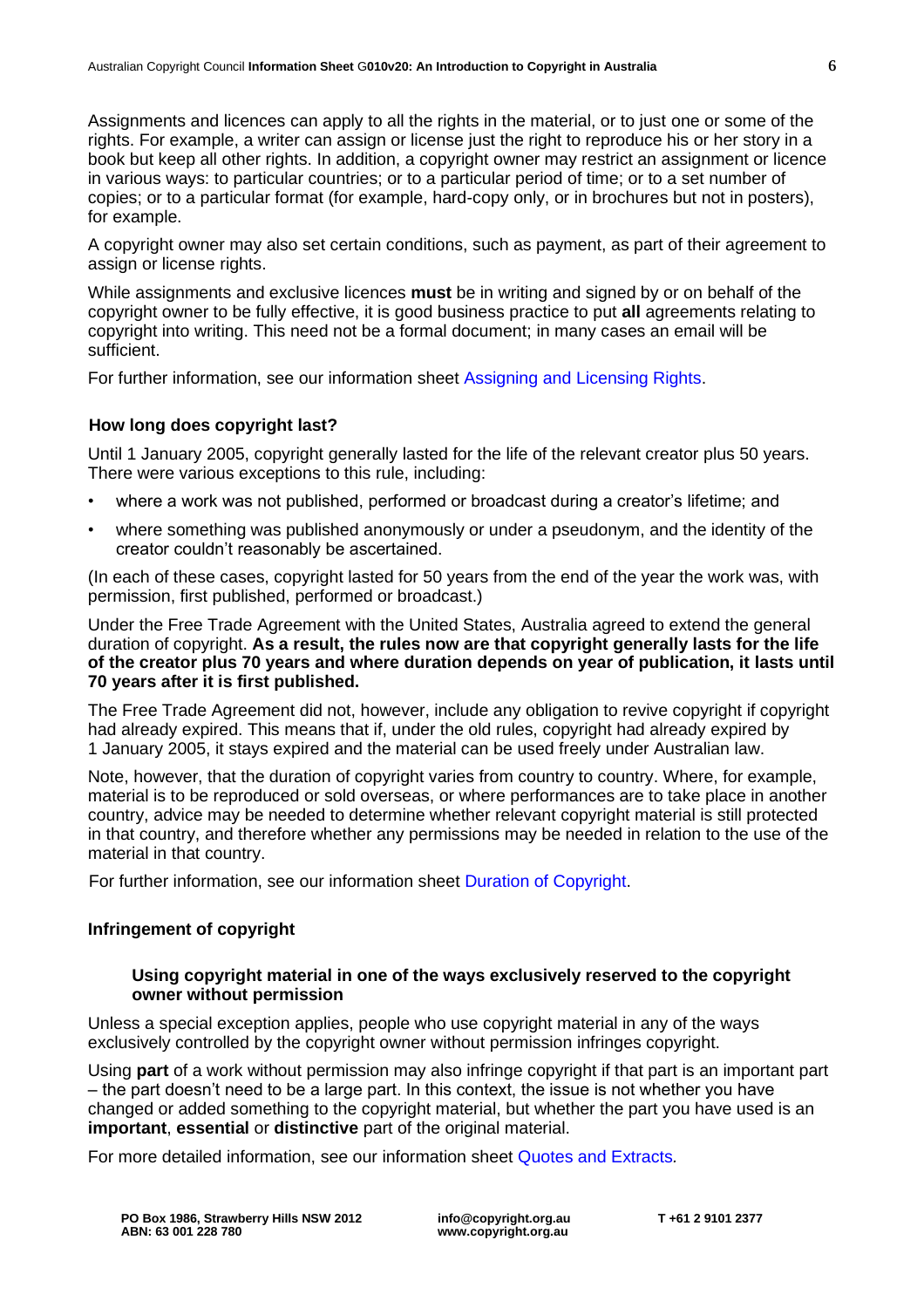# **Other ways in which copyright can be infringed**

People may also infringe copyright if they:

- authorise infringement (that is, endorse or sanction someone else's infringement for example, by asking or encouraging them to infringe copyright, or by providing them with the means to do so);
- import certain types of items containing copyright material; or
- sell infringing articles or certain types of items containing copyright material which were imported without permission.

You can find further information on what to do if you think your copyright has been infringed or if you have been accused of having infringed copyright in our information sheets [Infringement: What](http://www.copyright.org.au/acc_prod/ACC/Information_Sheets/Infringement_-_What_Can_I_Do_.aspx?WebsiteKey=8a471e74-3f78-4994-9023-316f0ecef4ef)  [Can I Do?](http://www.copyright.org.au/acc_prod/ACC/Information_Sheets/Infringement_-_What_Can_I_Do_.aspx?WebsiteKey=8a471e74-3f78-4994-9023-316f0ecef4ef) and [Infringement: Actions, Remedies, Offences and Penalties.](http://www.copyright.org.au/acc_prod/ACC/Information_Sheets/Infringement__Action__Remedies__Offences___Penalties.aspx?WebsiteKey=8a471e74-3f78-4994-9023-316f0ecef4ef)

## **Hacking, cracking, "mod chipping" and decoding**

Copyright owners and broadcasters sometimes use technology to try to protect digital material from unauthorised access or use (for example, by encrypting material or encoding broadcasts). In some cases, copyright owners also use technology to identify and monitor digital copies of their material (electronic rights management information).

Under the *Copyright Act*, copyright owners can take action against people who circumvent technological measures which control access to copyright material. Copyright owners can also generally take action against people who make, sell, import or rent out devices which are used to circumvent technological measures and against people who provide circumvention services. Copyright owners can also take action against people who remove or alter electronic rights management information.

In many cases, it can also be a criminal offence to deal commercially with circumvention or decoding devices, to offer decoding or circumvention services, to alter or remove electronic rights management information, or to deal with copyright material knowing that rights management information has been removed from it.

#### **Activities which don't infringe copyright**

There are a number of situations in which people can use copyright material without permission for public policy reasons. The provisions in the *Copyright Act* which cover these situations (referred to as defences or exceptions) are mostly very specific.

For example, there are provisions that allow reviewers and students to use copyright material without permission provided their use is fair (for further information, see our information sheets [Research or Study](http://www.copyright.org.au/acc_prod/ACC/Information_Sheets/Research_or_Study.aspx?WebsiteKey=8a471e74-3f78-4994-9023-316f0ecef4ef) and [Fair Dealing: What Can I Use Without Permission?](http://www.copyright.org.au/acc_prod/ACC/Information_Sheets/Fair_Dealing__What_Can_I_Use_Without_Permission.aspx?WebsiteKey=8a471e74-3f78-4994-9023-316f0ecef4ef) There are also special provisions for libraries, educational institutions and government bodies. In some cases, certain procedures must be followed and fees paid (for more information, see our information sheets and practical guides).

There are, however, **no** provisions in the *Copyright Act* that give non-profit organisations a **general** exemption from having to comply with copyright obligations merely because they are non-profit. The exceptions allowing certain personal uses of copyright material – including taping from TV and individuals copying recordings they own – are very narrow and subject to specific limitations.

#### **Moral rights**

Individual creators have rights called moral rights, whether or not they own copyright. These are the rights to:

be attributed as the creator of their work;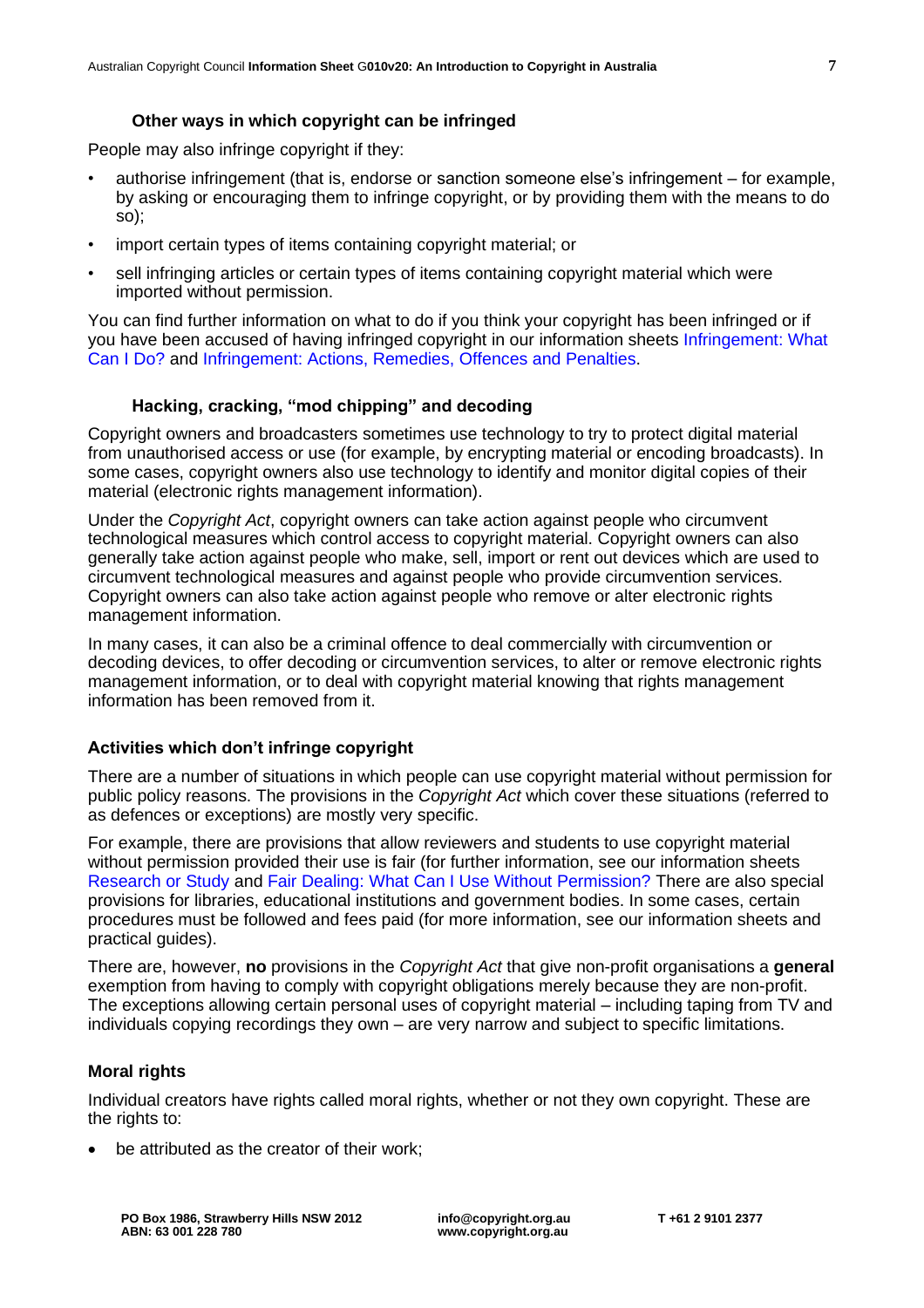- take action if their work is falsely attributed as being someone else's work or is altered by someone else but attributed as if it were unaltered; and
- take action if their work is distorted or treated in a way that is prejudicial to their honour or reputation.

For more information, see our information sheet [Moral Rights.](http://www.copyright.org.au/acc_prod/ACC/Information_Sheets/Moral_Rights.aspx?WebsiteKey=8a471e74-3f78-4994-9023-316f0ecef4ef)

# **Performers' rights**

The *Copyright Act* also gives some rights to performers. These rights are in addition to the rights of the copyright owners and creators of the material performed.

Under the *Copyright Act*, people generally need to get consent from a performer to record or broadcast a live performance. The performer's consent may also be needed to use an unauthorised recording of a performance, or to use an authorised sound recording of a performance on a film soundtrack. Performers on audio recordings have additional rights, including moral rights. For more information, see our information sheet [Performers' Rights.](http://www.copyright.org.au/acc_prod/ACC/Information_Sheets/Performers__Rights.aspx?WebsiteKey=8a471e74-3f78-4994-9023-316f0ecef4ef)

## **General advice to creators and copyright owners**

Creators and owners of copyright should regard their copyright as valuable property and deal with it in a business-like way. It is a good idea to keep dated copies of material such as manuscripts, negatives, footage and recordings, as well as copies of all letters or other communications with people who have access to the work.

Generally, it is a good idea for any agreements about copyright to be in writing. It is also a good idea to get legal advice before signing any document dealing with copyright, or before finalising any other arrangement relating to copyright.

#### **Other areas of law**

Intellectual property is a general term covering a number of areas of law. Copyright is one of these areas. Some other areas of law are sometimes confused with copyright. We briefly outline these below.

# **Trade marks**

If you are using a name or logo (and in some cases, a colour, sound or smell) in your business, you may be able to register it as a trade mark. Unlike copyright, trade mark protection requires registration and payment of a fee. Registration gives you protection against other people using a substantially identical or deceptively similar mark in the course of trade. Trade marks are registered with IP Australia [\(ipaustralia.gov.au\)](http://www.ipaustralia.gov.au/).

There is also legislation such as the *Olympic Insignia Protection Act 1987* (Cth) that control the use of particular signs, such as the use of the Olympic rings.

# **Passing-off and the Australian Consumer Law**

The law known as passing off protects business reputation or goodwill. It can be used to stop people cashing in on someone else's name (including a brand name) or image, or on other distinctive features of someone else's business. There are similar provisions about misleading the public in the *Competition and Consumer Act* 2010 (Cth).

# **Designs**

Designs law may be used to protect articles that do not come within the scope of copyright law or where copyright protection is limited. Designs protection covers the appearance or shape of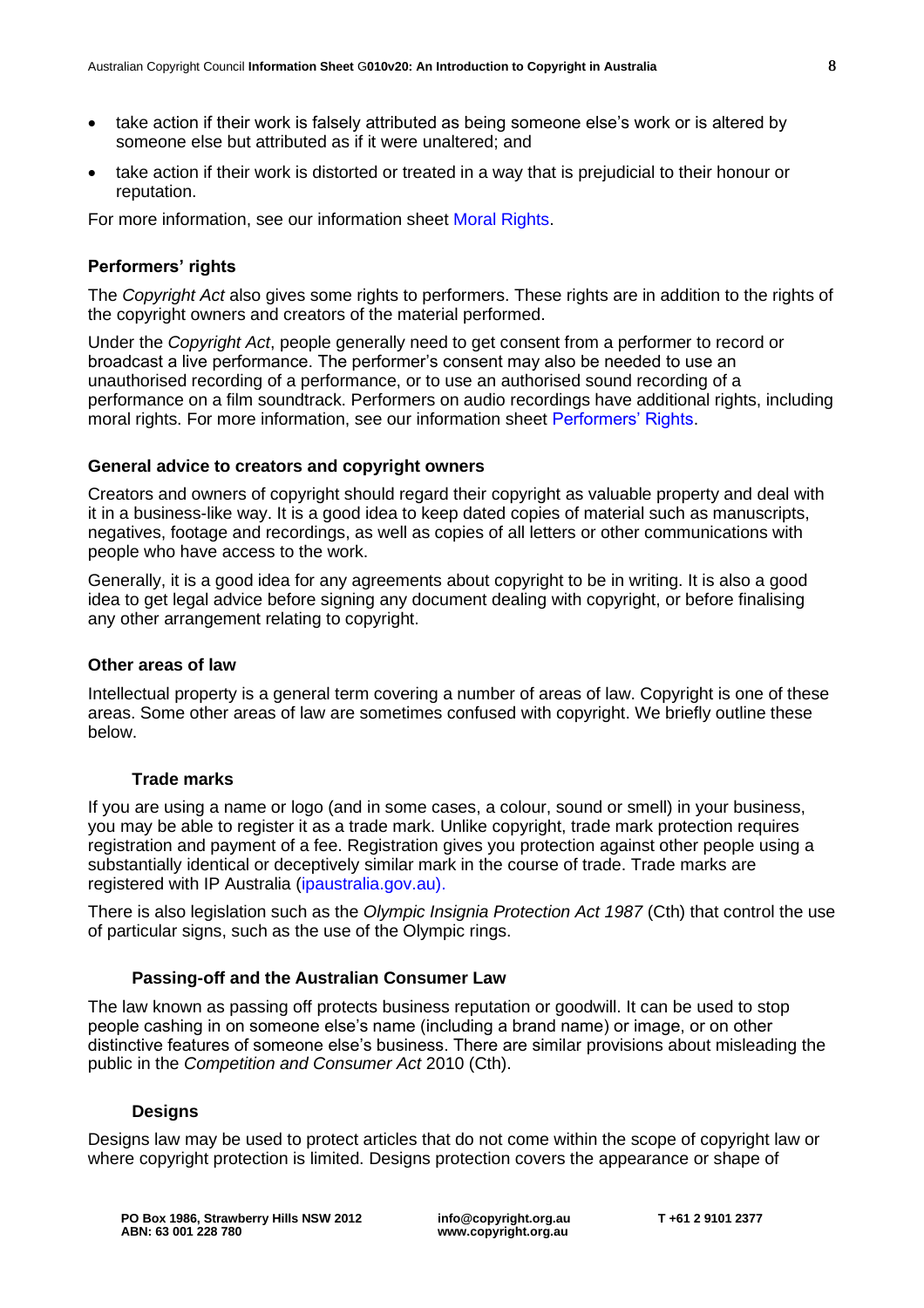The interaction between design law and copyright is in some cases very complex. If you have created something which might be protected under either or both areas of law, it is very important that you get appropriate and early legal advice. General information on the interaction is provided in our information sheet [Design Objects & Copyright.](http://www.copyright.org.au/acc_prod/ACC/Information_Sheets/Design_Objects_Copyright.aspx?WebsiteKey=8a471e74-3f78-4994-9023-316f0ecef4ef)

# **Plant Breeders Rights**

Plant varieties are also capable of protection. For more information go to IP Australia's website [\(ipaustralia.gov.au\)](http://www.ipaustralia.gov.au/).

# **Confidential information**

Copyright does not protect ideas or information. However, someone using information or ideas they have got from someone else in confidence may have breached a duty of confidentiality. For further information, see our information sheet [Ideas: Legal Protection](http://www.copyright.org.au/acc_prod/ACC/Information_Sheets/Ideas__Legal_Protection.aspx?WebsiteKey=8a471e74-3f78-4994-9023-316f0ecef4ef)*.*

# **Patents**

Patents protect inventions, including processes, methods and techniques. However, the protection will only be granted for a device, substance, method or process if it is new, inventive and useful. Patent protection requires registration with IP Australia [\(ipaustralia.gov.au](http://www.ipaustralia.gov.au/)).

# **Defamation**

The law of defamation protects people's reputations and concerns the way you speak about or refer to people and how you use their images.

# **Frequently Asked Questions (FAQs)**

# *Where do I register my copyright for protection in Australia?*

Under Australian law, there is no registration of copyright. Copyright rights come into existence at the same time as someone creates something which is a type of material that copyright protects. For example, copyright is automatically created by writing down a story; typing up a poem; shooting film footage; recording music; and taking a photo. Copyright protection is free: there are no procedures to follow or fees to pay.

# *How many changes to something do I need to make to avoid infringing copyright?*

Generally, making changes to something won't avoid a copyright infringement.

If, for example, you want to use something someone else has created – on your website, or in a brochure, or even for purely personal purposes – you might need permission even if you are using only a small part of that material, or if you make changes to it.

When working out whether or not you will need to get permission, it is more important to look at what is still the same, rather than what has been changed. You will usually have a copyright issue to deal with if you are using any important, distinctive or essential part of the original material – this may or may not be a large proportion of that material.